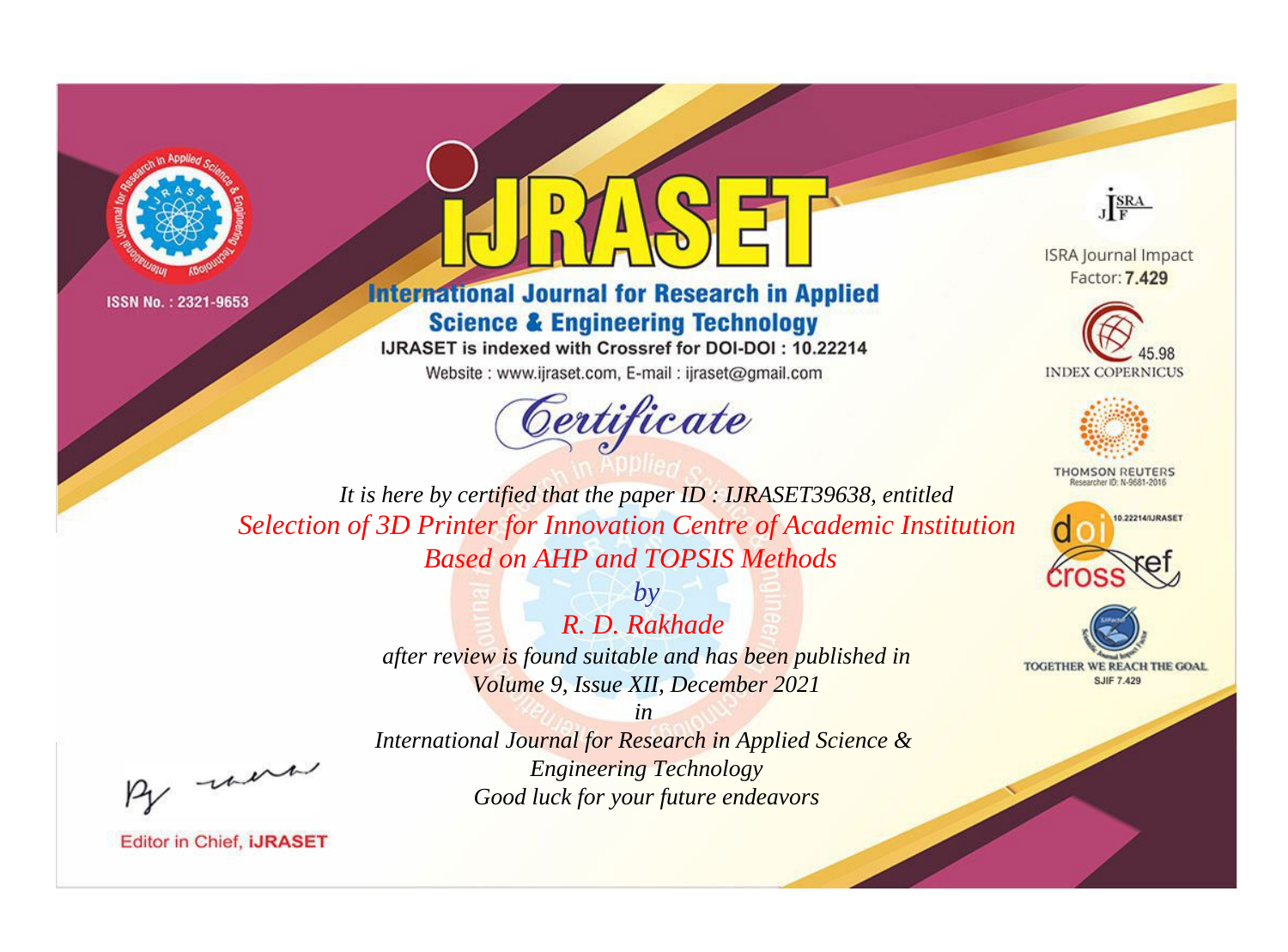



**International Journal for Research in Applied Science & Engineering Technology** 

IJRASET is indexed with Crossref for DOI-DOI: 10.22214

Website: www.ijraset.com, E-mail: ijraset@gmail.com



JERA

**ISRA Journal Impact** Factor: 7.429





**THOMSON REUTERS** 



TOGETHER WE REACH THE GOAL **SJIF 7.429** 

It is here by certified that the paper ID: IJRASET39638, entitled Selection of 3D Printer for Innovation Centre of Academic Institution **Based on AHP and TOPSIS Methods** 

> $N$  V Patil after review is found suitable and has been published in Volume 9, Issue XII, December 2021

> > $in$

 $b\nu$ 

were

International Journal for Research in Applied Science & **Engineering Technology** Good luck for your future endeavors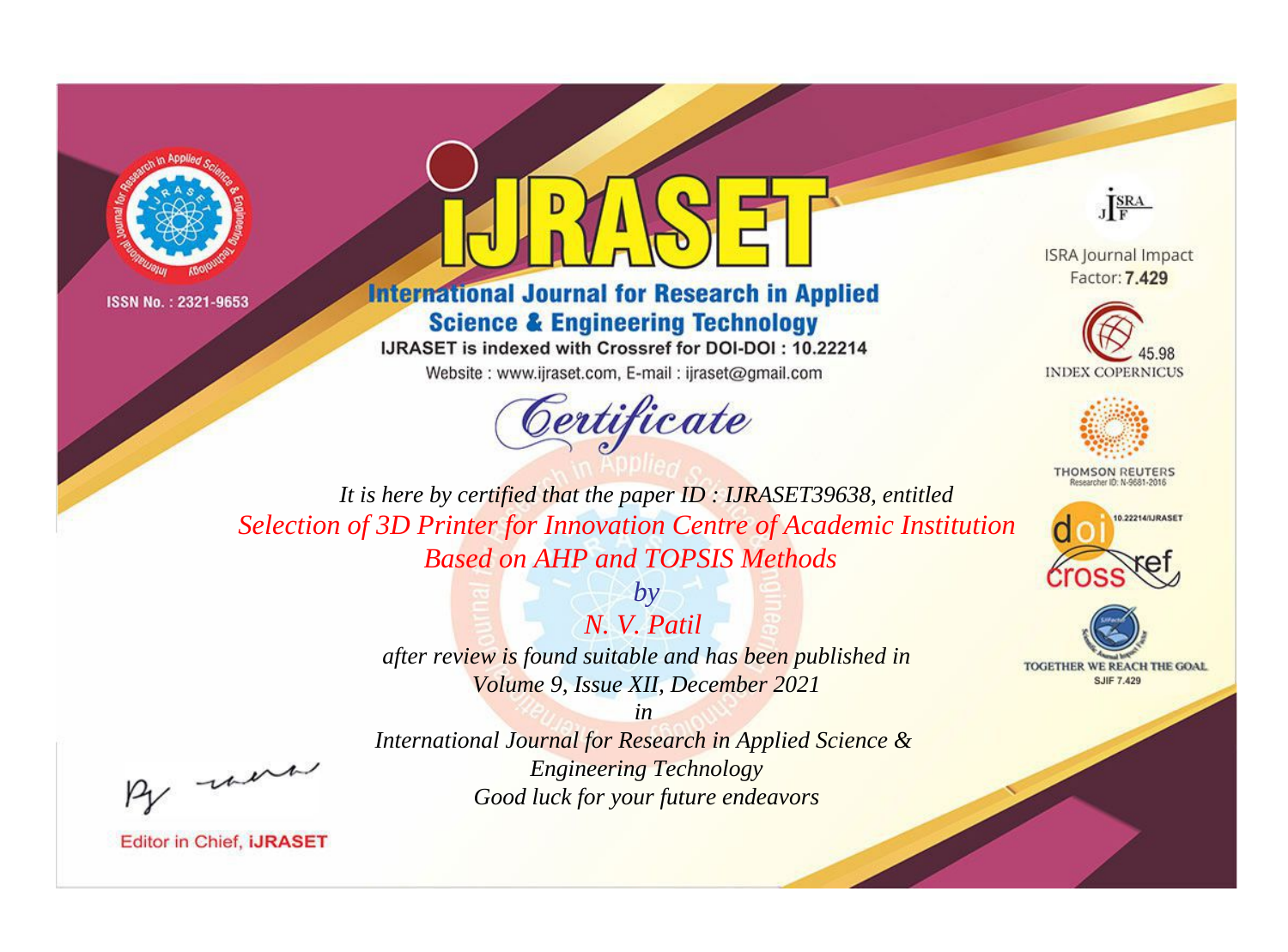



**International Journal for Research in Applied Science & Engineering Technology** 

IJRASET is indexed with Crossref for DOI-DOI: 10.22214

Website: www.ijraset.com, E-mail: ijraset@gmail.com



JERA

**ISRA Journal Impact** Factor: 7.429





**THOMSON REUTERS** 



TOGETHER WE REACH THE GOAL **SJIF 7.429** 

It is here by certified that the paper ID: IJRASET39638, entitled Selection of 3D Printer for Innovation Centre of Academic Institution **Based on AHP and TOPSIS Methods** 

> $by$ M. R. Pardeshi after review is found suitable and has been published in Volume 9, Issue XII, December 2021

were

International Journal for Research in Applied Science & **Engineering Technology** Good luck for your future endeavors

 $in$